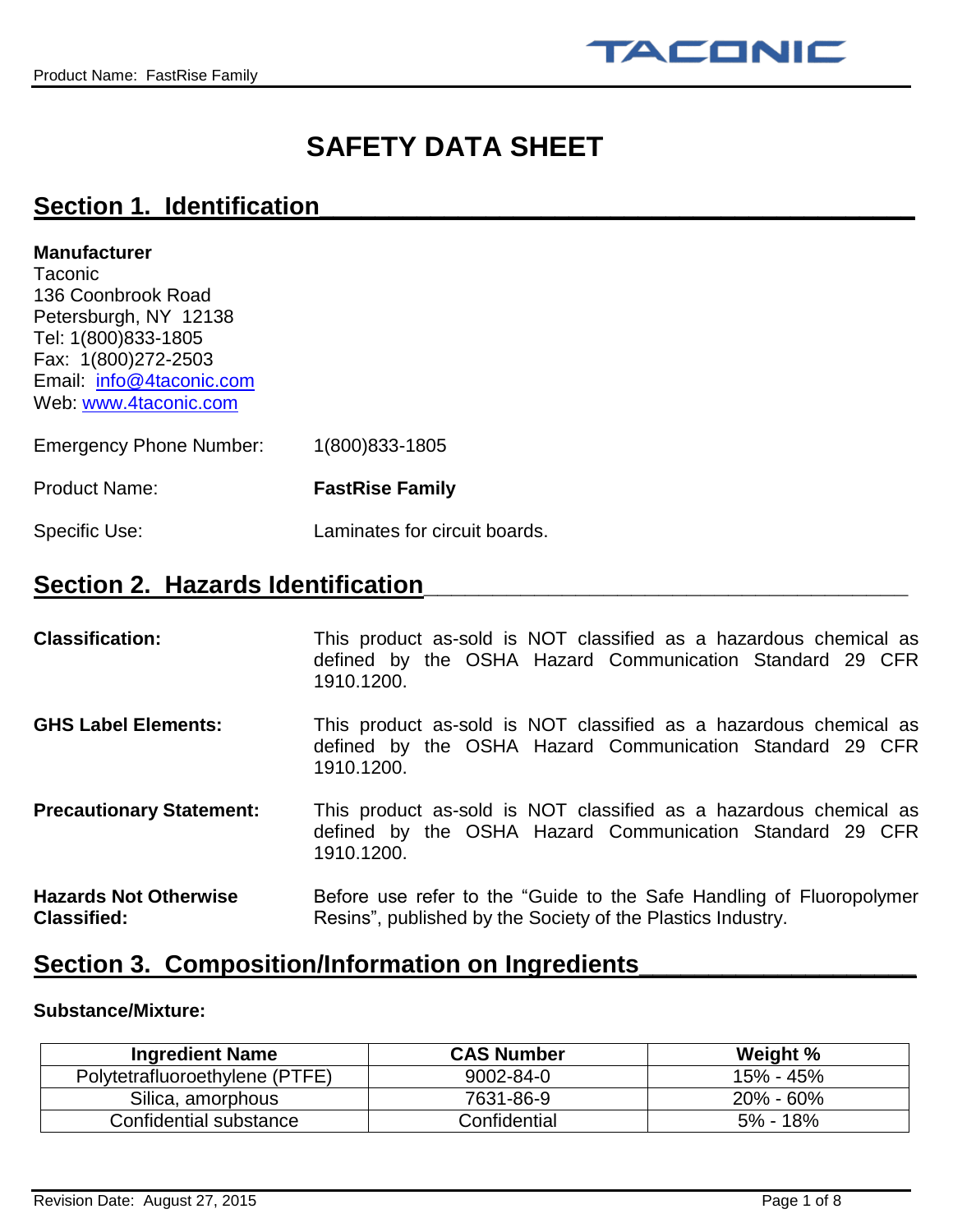# **Section 4. First Aid Measures\_\_\_\_\_\_\_\_\_\_\_\_\_\_\_\_\_\_\_\_\_\_\_\_\_\_\_\_\_\_\_\_\_\_\_\_\_**

## **Description of Necessary First Aid Measures**

| Inhalation:          | No special treatment needed.                                      |
|----------------------|-------------------------------------------------------------------|
| <b>Skin Contact:</b> | No special treatment needed.                                      |
| <b>Eye Contact:</b>  | No special treatment needed.                                      |
| Ingestion:           | If product has been swallowed, get medical attention immediately. |

### **Most Important Symptoms/Effects, Acute and Delayed**

### **Potential Acute Health Effects**

| Inhalation:          | No known significant effects. |
|----------------------|-------------------------------|
| <b>Skin Contact:</b> | No known significant effects. |
| <b>Eye Contact:</b>  | No known significant effects. |
| Ingestion:           | No known significant effects. |

## **Over-Exposure Signs/Symptoms**

| Inhalation:          | No known significant effects. |
|----------------------|-------------------------------|
| <b>Skin Contact:</b> | No known significant effects. |
| <b>Eye Contact:</b>  | No known significant effects. |
| Ingestion:           | No known significant effects. |

## **Indication of Immediate Medical Attention and Special Treatment Needed, If Necessary**

| <b>Notes to Physician:</b>  | No special treatment needed. |
|-----------------------------|------------------------------|
| <b>Specific Treatments:</b> | No special treatment needed. |

# **Section 5. Fire-Fighting Measures\_\_\_\_\_\_\_\_\_\_\_\_\_\_\_\_\_\_\_\_\_\_\_\_\_\_\_\_\_\_\_\_\_\_**

| <b>Suitable Extinguishing</b><br>Media:                                             | Water Spray, Carbon Dioxide (CO2), Dry Chemical, Foam                                                                                                                                                                |
|-------------------------------------------------------------------------------------|----------------------------------------------------------------------------------------------------------------------------------------------------------------------------------------------------------------------|
| <b>Hazardous Thermal</b><br><b>Decomposition</b><br><b>Products:</b>                | Hydrogen Fluoride, Carbonyl Fluoride, Carbon Monoxide                                                                                                                                                                |
| <b>Special Protective</b><br><b>Equipment and Precautions</b><br>for Fire-Fighters: | Wear self-contained breathing apparatus and protective suit. Wear<br>neoprene gloves during cleaning up work after a fire. Protect from<br>hydrogen fluoride fumes which react with water to form hydrofluoric acid. |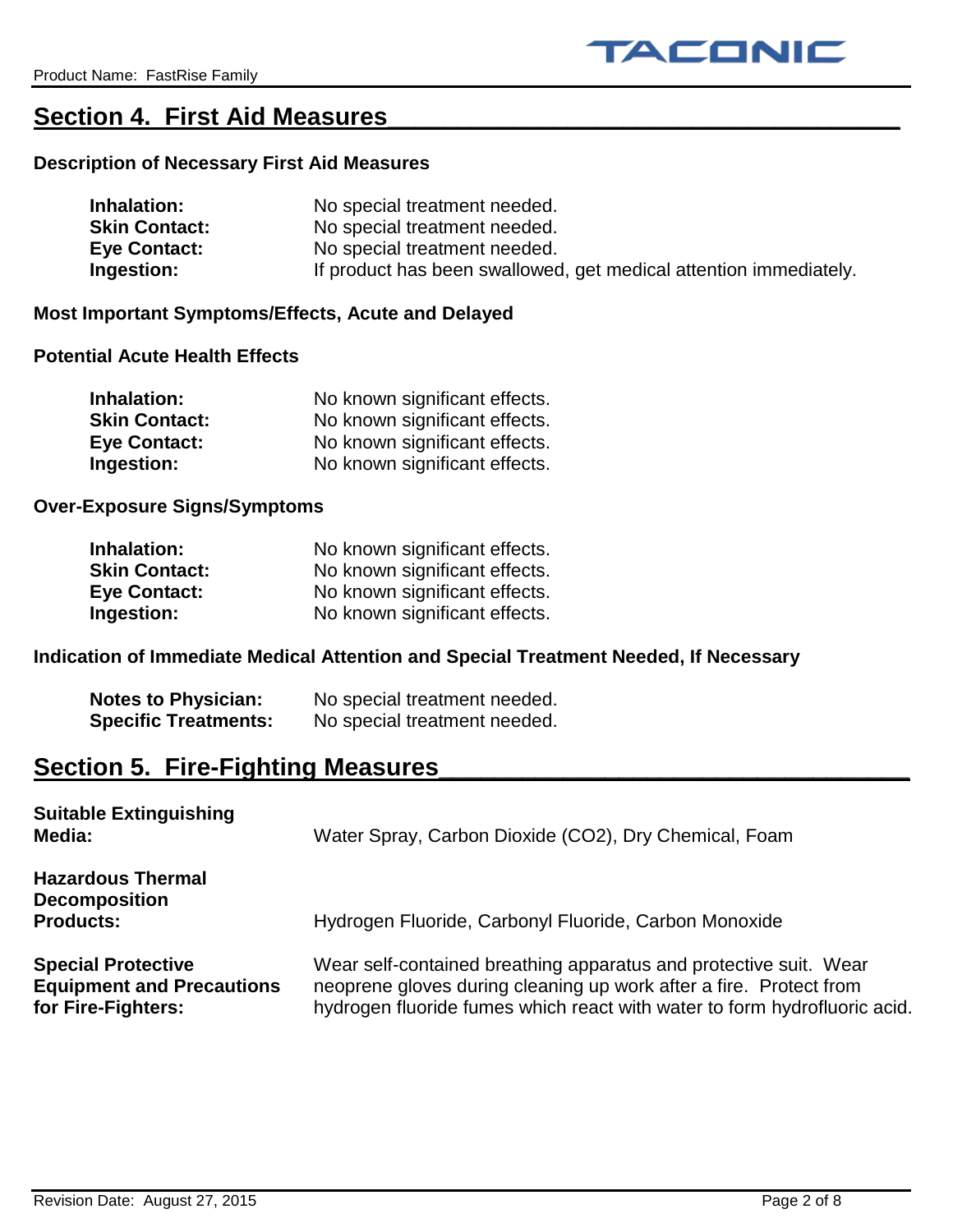# **Section 6. Accidental Release Measures**

| <b>Personal Precautions,</b><br><b>Protective Equipment</b><br>and Emergency Procedures: | Refer to Sections 4, 5 and 8.                                                                                                                                                                                                                                                                                  |
|------------------------------------------------------------------------------------------|----------------------------------------------------------------------------------------------------------------------------------------------------------------------------------------------------------------------------------------------------------------------------------------------------------------|
| <b>Methods and Materials for</b><br><b>Containment and Cleaning</b><br>Up:               | Material for disposal should be placed in appropriate containers.<br>Dispose of dry solids in a landfill that is permitted, licensed or registered,<br>to manage industrial solid waste. Incinerate only if incinerator is capable<br>of scrubbing out hydrogen fluoride and other acidic combustion products. |
| Cootion 7 Llondling and Ctorogo                                                          |                                                                                                                                                                                                                                                                                                                |

## **Section 7. Handling and Storage\_\_\_\_\_\_\_\_\_\_\_\_\_\_\_\_\_\_\_\_\_\_\_\_\_\_\_\_\_\_\_\_\_\_\_**

| <b>Precautions for Safe</b><br>Handling:                                          | No special handling precautions needed.                 |
|-----------------------------------------------------------------------------------|---------------------------------------------------------|
| <b>Conditions for Safe Storage,</b><br><b>Including Any</b><br>Incompatibilities: | No special restrictions on storage with other products. |

# **Section 8. Exposure Controls/Personal Protection\_**

## **Occupational Exposure Limits**

| <b>Ingredient Name</b>            | <b>CAS</b><br><b>Number</b> | <b>OSHA PEL</b><br><b>Exposure Limits</b> | <b>ACGIH TLV</b><br><b>Exposure Limits</b> |
|-----------------------------------|-----------------------------|-------------------------------------------|--------------------------------------------|
| Polytetrafluoroethylene<br>(PTFE) | 9002-84-0                   | None.                                     | None.                                      |
| Silica, amorphous dust            | 7631-86-9                   | 8 HR TWA Dust $=$<br>80 mg/m3             | 8 HR TWA Dust $=$<br>$6$ mg/m $3$          |

# **Appropriate Engineering**

**Controls:** No special controls needed.

## **Individual Protection Measures**

| <b>Respiratory Protection:</b> | No special protective measures needed. |
|--------------------------------|----------------------------------------|
| <b>Eye/Face Protection:</b>    | No special protective measures needed. |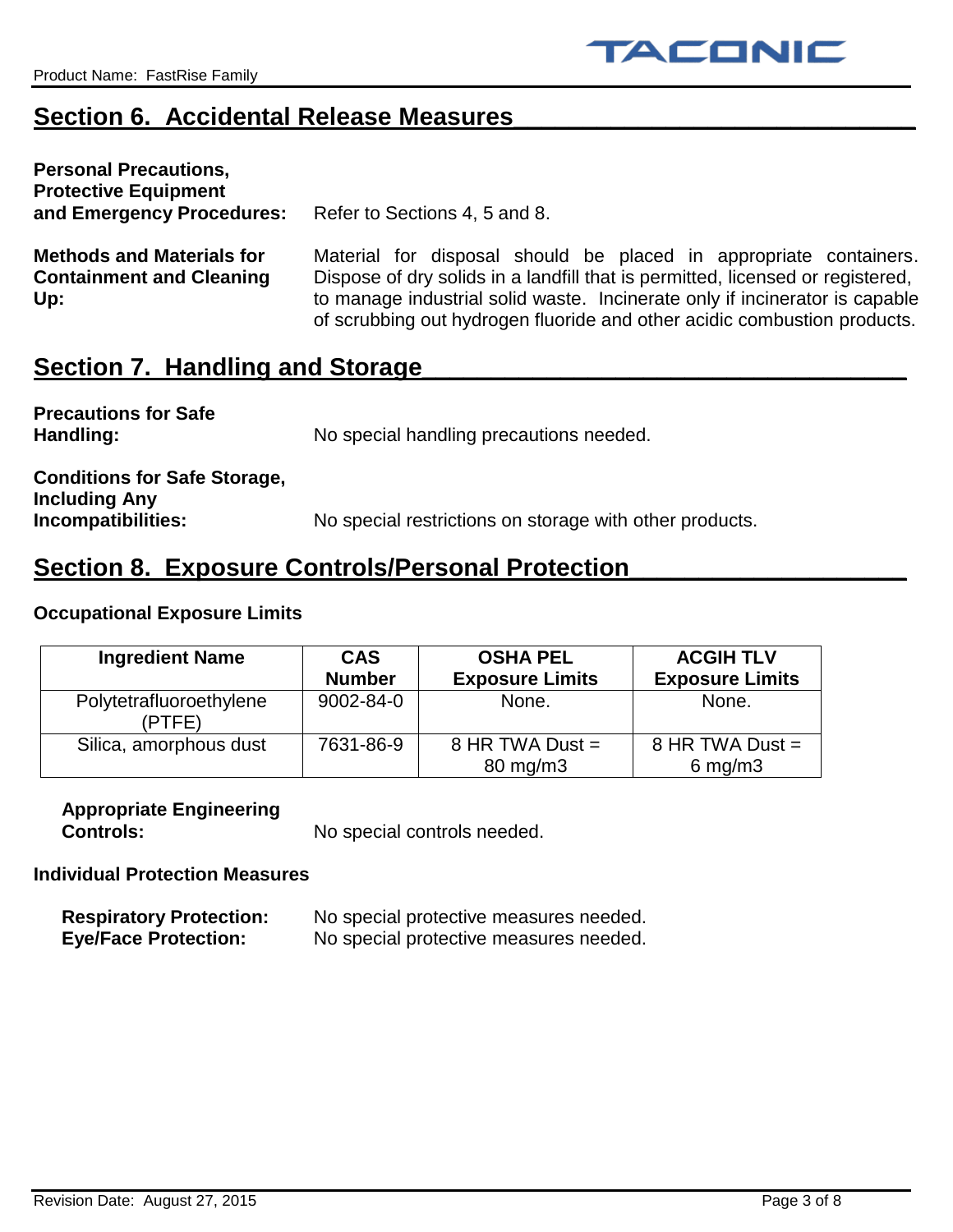# **Section 9. Physical and Chemical Properties**

| <b>Physical State:</b>            | Solid.          |
|-----------------------------------|-----------------|
| Color:                            | Tan.            |
| Odor:                             | Odorless.       |
| <b>Odor Threshold:</b>            | Not applicable. |
| pH:                               | Not applicable. |
| <b>Melting Point:</b>             | 320°C - 340°C   |
| <b>Boiling Point:</b>             | Not applicable. |
| <b>Flash Point:</b>               | Does not flash. |
| <b>Evaporation Rate:</b>          | Not applicable. |
| <b>Flammability:</b>              | Not flammable.  |
| <b>Explosive Limits:</b>          | Not applicable. |
| <b>Vapor Pressure:</b>            | Not applicable. |
| <b>Vapor Density:</b>             | Not applicable. |
| <b>Specific Gravity:</b>          | 24              |
| <b>Solubility:</b>                | Insoluble.      |
| <b>Auto-Ignition Temperature:</b> | 520°C           |
| <b>Decomposition Temperature:</b> | 470°C           |
| <b>Viscosity:</b>                 | Not applicable. |

# **<u>Section 10. Stability and Reactivity</u>**

| <b>Reactivity:</b>                                   | Not reactive under recommended storage conditions.                                                                                                                                                    |
|------------------------------------------------------|-------------------------------------------------------------------------------------------------------------------------------------------------------------------------------------------------------|
| <b>Chemical Stability:</b>                           | Stable under recommended storage conditions.                                                                                                                                                          |
| <b>Possibility of Hazardous</b><br><b>Reactions:</b> | Hazardous polymerization does not occur under recommended storage<br>conditions.                                                                                                                      |
| <b>Conditions to Avoid:</b>                          | Do not overheat. High temperatures can produce irritating or toxic<br>fumes. Refer to the "Guide to the Safe Handling of Fluoropolymer<br>Resins", published by the Society of the Plastics Industry. |
| <b>Incompatible Materials:</b>                       | Finely divided aluminum, powdered metals, and very strong oxidizers,<br>such as fluorine.                                                                                                             |
| <b>Hazardous Decomposition</b><br><b>Products:</b>   | Fluorinated hydrocarbons, carbonyl fluoride, hydrogen fluoride.                                                                                                                                       |

# **Section 11. Toxicological Information**

| <b>Information on Likely</b><br><b>Routes of Exposure:</b> | Inhalation: No known significant effects.<br>Skin Contact: No known significant effects.<br>Eye Contact: No known significant effects.<br>Ingestion: No known significant effects. |
|------------------------------------------------------------|------------------------------------------------------------------------------------------------------------------------------------------------------------------------------------|
| <b>Acute Toxicity:</b>                                     | Polytetrafluoroethylene (PTFE): Oral LD50 = $>11,280$ mg/kg (rat)<br>Silica, amorphous dust: Intratracheal LD50 = 96.77 mg/kg (mouse)                                              |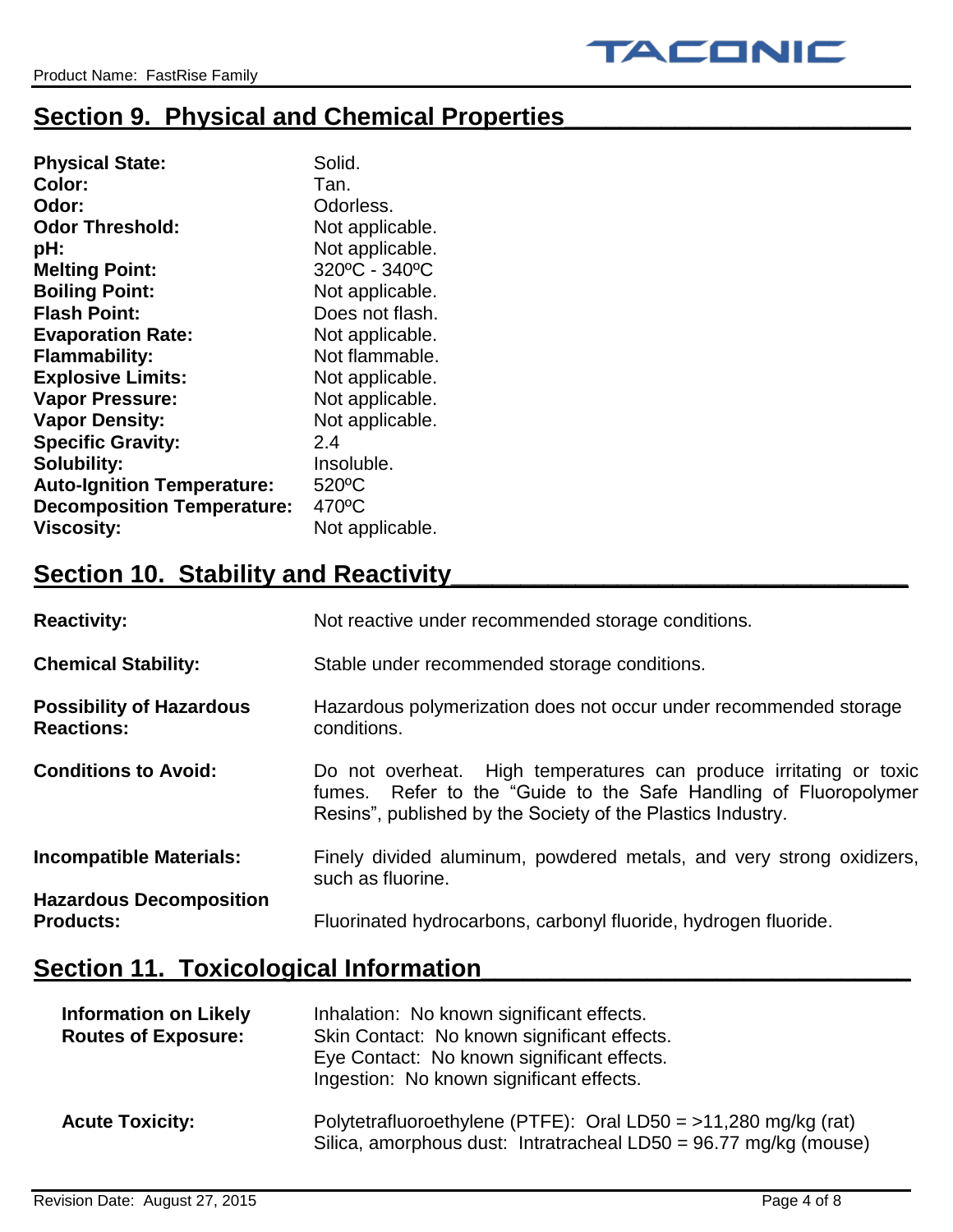| <b>Skin Corrosion/Irritation:</b>                   | No known significant effects. |
|-----------------------------------------------------|-------------------------------|
| <b>Serious Eye Damage/</b><br>Irritation:           | No known significant effects. |
| <b>Respiratory or Skin</b><br><b>Sensitization:</b> | No known significant effects. |
| <b>Germ Cell Mutagenicity:</b>                      | No known significant effects. |

## **Carcinogenicity:**

| <b>Ingredient Name</b>            | <b>CAS Number</b> | <b>OSHA</b> | <b>IARC</b> | <b>NTP</b>  |
|-----------------------------------|-------------------|-------------|-------------|-------------|
| Polytetrafluoroethylene<br>(PTFE) | 9002-84-0         | <b>No</b>   |             | None        |
| Silica, amorphous                 | 7631-86-9         | No          |             | <b>None</b> |

**Reproductive Toxicity:** No known significant effects.

| <b>Specific Target Organ</b><br><b>Toxicity Single Exposure:</b>             | No known significant effects.                                                                 |
|------------------------------------------------------------------------------|-----------------------------------------------------------------------------------------------|
| <b>Specific Target Organ</b><br><b>Toxicity Repeated</b><br><b>Exposure:</b> | Silica, amorphous dust: Inhalation; 5.41 mg/m3, 5 day-intermittent (rat),<br>Changes in lung. |
| <b>Aspiration Hazard:</b>                                                    | No known significant effects.                                                                 |

# **Section 12. Ecological Information\_\_\_\_\_\_\_\_\_\_\_\_\_\_\_\_\_\_\_\_\_\_\_\_\_\_\_\_\_\_\_**

| <b>Aquatic Toxicity:</b>                    | No known significant effects.                                 |
|---------------------------------------------|---------------------------------------------------------------|
| <b>Terrestrial Toxicity:</b>                | No known significant effects.                                 |
| <b>Persistence and</b><br>Degradability:    | No known significant effects.                                 |
| <b>Bioaccumulative</b><br><b>Potential:</b> | No known significant effects.                                 |
| <b>Mobility in Soil:</b>                    | No known significant effects.                                 |
| <b>Other Adverse Effects:</b>               | None of the components listed are Ozone Depleting Substances. |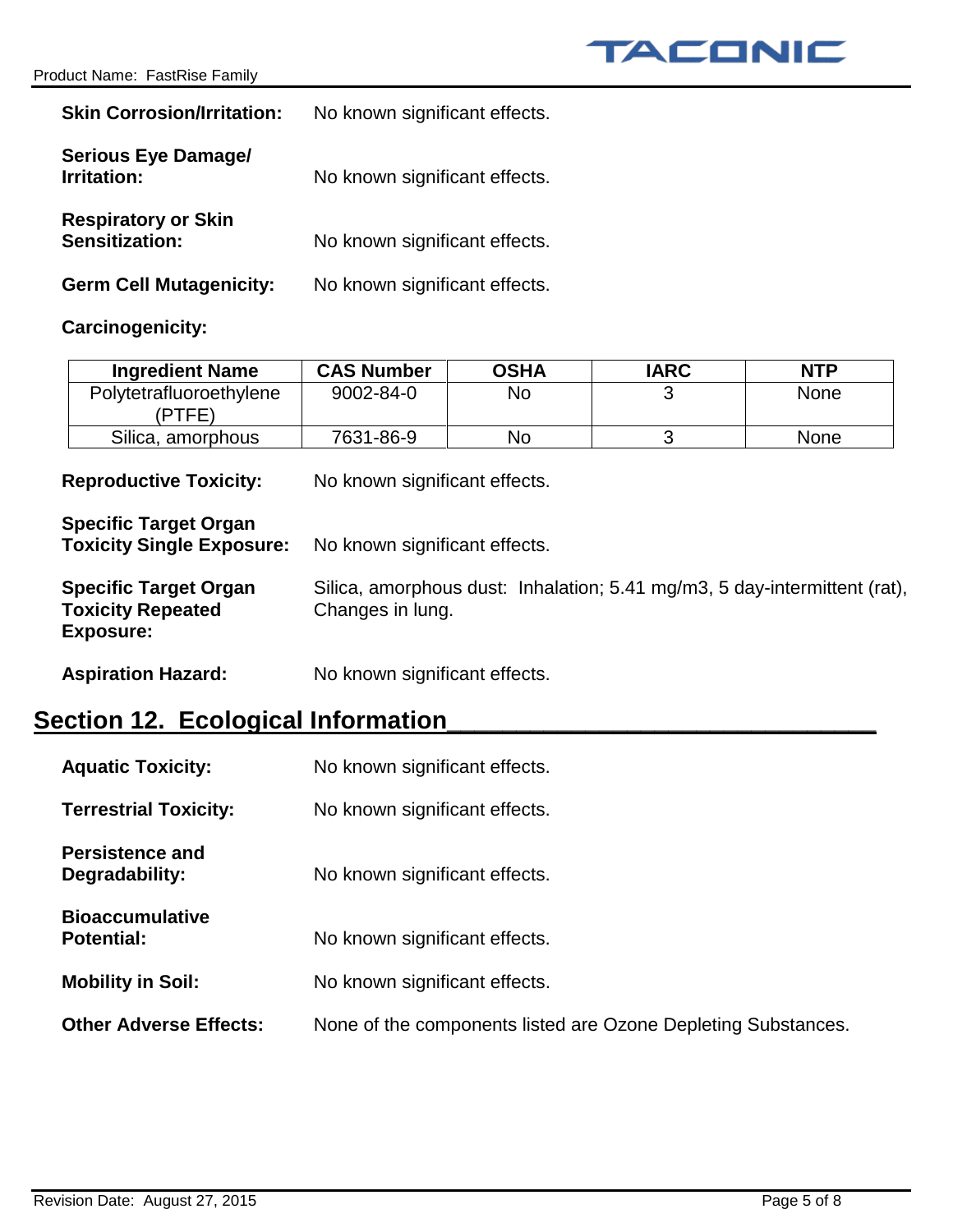# Section 13. Disposal Considerations

| <b>Disposal Methods:</b> | Disposal should be made in accordance with federal, state and local<br>regulations. Dispose of dry solids in a landfill that is permitted,                                        |
|--------------------------|-----------------------------------------------------------------------------------------------------------------------------------------------------------------------------------|
|                          | licensed or registered to manage industrial solid waste. Incinerate only if<br>incinerator is capable of scrubbing out hydrogen fluoride and other acidic<br>combustion products. |

**RCRA Classification:** Not regulated.

## Section **14. Transport Information**

| <b>DOT Hazardous Materials:</b><br><b>DOT Marine Pollutants:</b> | None of the components are listed.<br>None of the components are listed.                                                          |
|------------------------------------------------------------------|-----------------------------------------------------------------------------------------------------------------------------------|
| <b>Transport Information:</b>                                    | Not classified as dangerous goods according to the national and<br>international regulations on the transport of dangerous goods. |
| <b>Special Transport</b><br><b>Precautions for User:</b>         | No special restrictions when transporting product.                                                                                |

## **Section 15. Regulatory Information**

## **United States Federal Regulations**

**Clean Air Act 112b HAPs:** None of the components are listed. **Clean Air Act 112r EHS:** None of the components are listed. **Clean Air Act 602 Class I Ozone Depleting Substances:** None of the components are listed. **Clean Air Act 602 Class II Ozone Depleting Substances:** None of the components are listed. **Clean Air Act SOCMI Chemicals:** None of the components are listed. **Clean Water Act 311:** None of the components are listed. **DHS Chemicals of Interest:** None of the components are listed. **OSHA PSM Highly Hazardous Chemicals:** None of the components are listed. **SARA 302 EHS TPQ:** None of the components are listed. **SARA 304 EHS RQ:** None of the components are listed. **SARA 311/312:** None of the components are listed. **SARA 313 TRI:** None of the components are listed. **TSCA Chemical Substance Inventory:** Listed; Polytetrafluoroethylene (PTFE), 9002-84-0; Silica, amorphous, 7631-86-9; Confidential substance. **TSCA HPV Chemical:** None of the components are listed. **TSCA PMNACC Addendum:** None of the components are listed. **TSCA 12(b) Chemicals Listings:** None of the components are listed.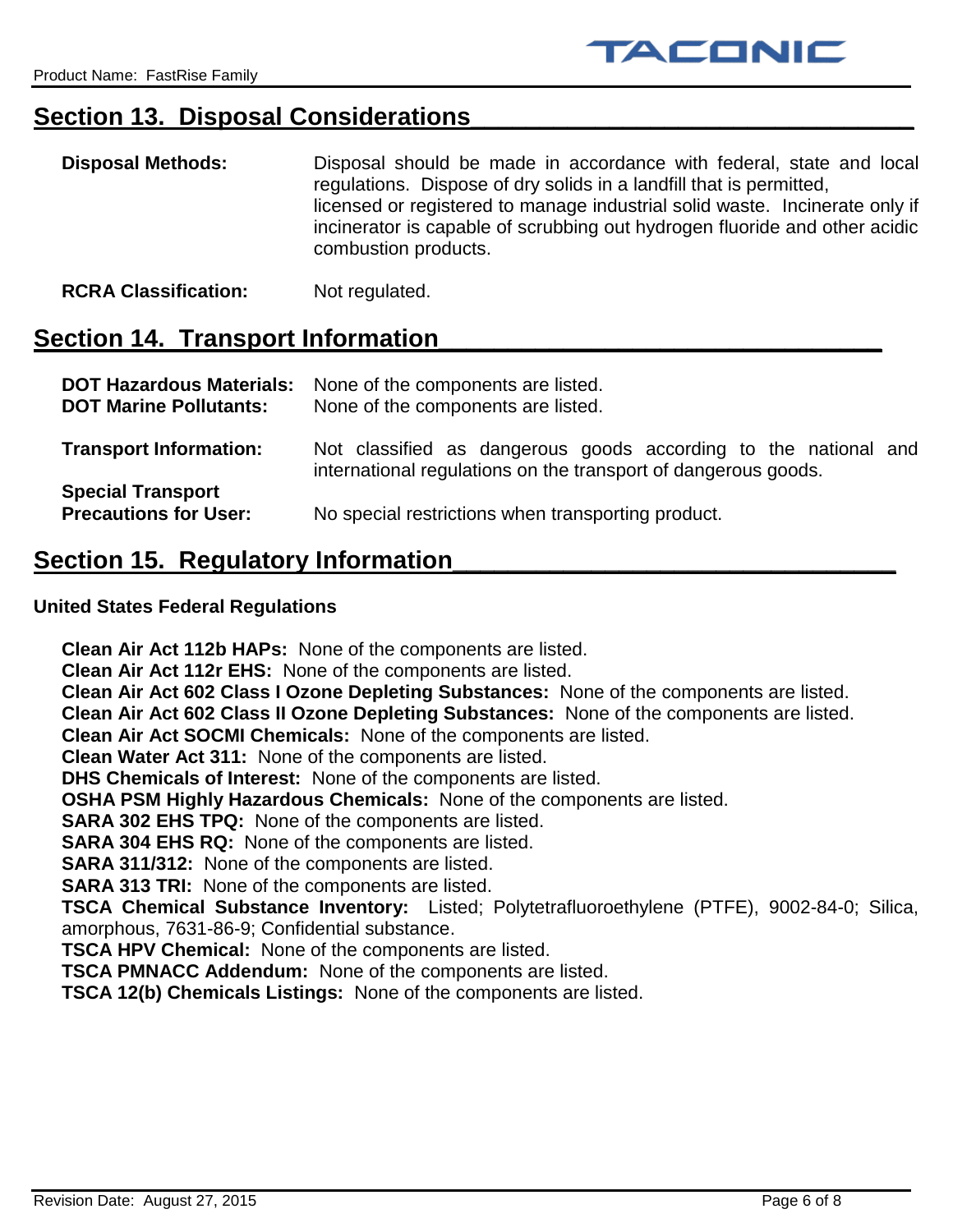

### **States Regulations**

**California Hazardous Substances:** Listed; Silica, amorphous, 7631-86-9. **California Proposition 65:** None of the components are listed. **Delaware List of Chemicals:** None of the components are listed. **Idaho Toxic Air Pollutants:** None of the components are listed. **Illinois Toxic Air Contaminates:** None of the components are listed. **Maine HAPs:** None of the components are listed. **Massachusetts Hazardous Substances:** Listed; Silica, amorphous, 7631-86-9. **Michigan Critical Materials:** None of the components are listed. **Minnesota Hazardous Substances:** Listed; Silica, amorphous, 7631-86-9. **New Jersey RTK:** None of the components are listed. **New Jersey TCPA EHS:** None of the components are listed. **New York Hazardous Substances:** None of the components are listed. **North Carolina Toxic Air Pollutants:** None of the components are listed. **Pennsylvania Hazardous Substances:** Listed; Polytetrafluoroethylene (PTFE), 9002-84-0; Silica, amorphous, 7631-86-9. **Washington PELs:** None of the components are listed. **West Virginia Toxic Air Pollutants:** None of the components are listed. **Wisconsin Hazardous Air Contaminates:** None of the components are listed.

### **International Regulations**

**Australia Inventory of Chemical Substances (AICS):** Listed; Polytetrafluoroethylene (PTFE), 9002- 84-0; Silica, amorphous, 7631-86-9; Confidential substance.

**Canada CEPA Toxic Substances:** None of the components are listed.

**Canada DSL Inventory:** Listed; Polytetrafluoroethylene (PTFE), 9002-84-0; Silica, amorphous, 7631- 86-9; Confidential substance.

**Canada NDSL Inventory:** None of the components are listed.

**Canada Priority Substances Lists:** None of the components are listed.

**China Inventory of Existing Chemical Substances (IECSC):** Listed; Polytetrafluoroethylene (PTFE), 9002-84-0; Silica, amorphous, 7631-86-9; Confidential substance.

**EU Substances of Very High Concern:** Does not contain REACH SVHCs greater than 0.1%.

**EU REACH Classification:** Article.

**EU RoHS Substances:** None of the components are listed.

**EU WEEE Directive:** Compliant.

**Europe EINECS:** Listed; Silica, amorphous, 7631-86-9.

**Japan Inventory of Existing & New Chemical Substances (ENCS):** Listed; Polytetrafluoroethylene (PTFE), 9002-84-0; Silica, amorphous, 7631-86-9; Confidential substance.

**Korea Existing Chemicals Inventory (KECI):** Listed; Polytetrafluoroethylene (PTFE), 9002-84-0; Silica, amorphous, 7631-86-9; Confidential substance.

**Malaysia EHS Register:** Listed; Silica, amorphous, 7631-86-9.

**New Zealand Inventory of Chemicals (NZIoC):** Listed; Polytetrafluoroethylene (PTFE), 9002-84-0; Silica, amorphous, 7631-86-9; Confidential substance.

**Philippines Inventory of Chemicals and Chemical Substances (PICCS):** Listed;

Polytetrafluoroethylene (PTFE), 9002-84-0; Silica, amorphous, 7631-86-9; Confidential substance. **Taiwan Inventory (CSNN):** Listed; Polytetrafluoroethylene (PTFE), 9002-84-0; Silica, amorphous, 7631-86-9; Confidential substance.